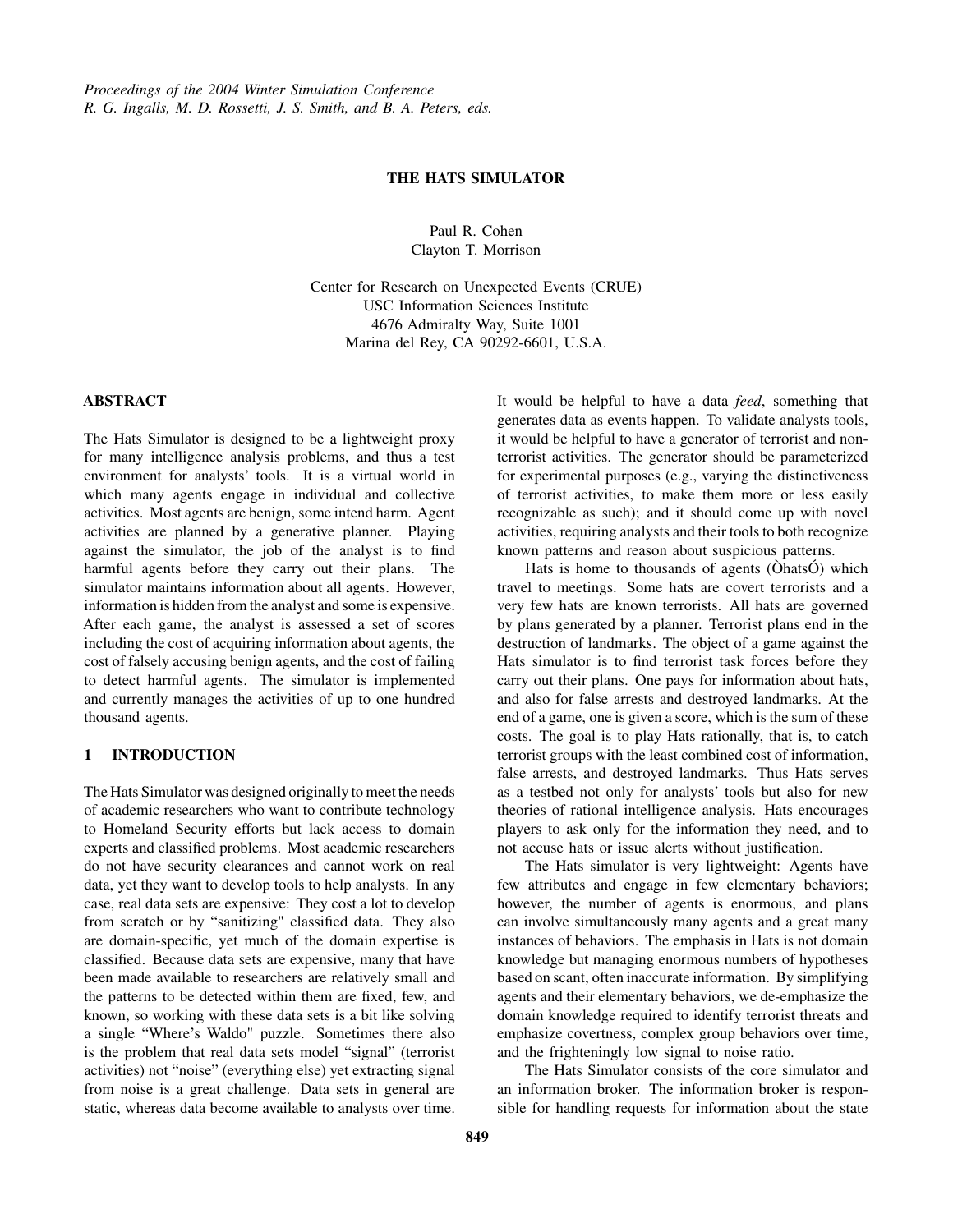<span id="page-1-0"></span>of the simulator and thus forms the interface between the simulator and the analyst and her tools (see Figure 1). Some information has a cost, and the quality of information returned is a function of the "algorithmic dollars" spent. Analysts may also take actions: they may raise beacon alerts in an attempt to anticipate a beacon attack, and they may arrest agents believed to be planning an attack. Together, information requests and actions form the basis of scoring analyst performance in identifying terrorist threats. Scoring is assessed automatically and serves as the basis for analytic comparison between different analysts and tools. The simulator is implemented, manages the activities of up to ten thousand agents, and is a resource to a growing community of researchers.



Figure 1: Information Broker Interface to Hats Simulator

The following sections outline the Hats domain, including how we generate populations of hats and how the planner schedules meetings for hats to attend. We describe the information request framework, the actions the analyst may take, and scoring. We conclude with a discussion of the future of the Hats Simulator.

#### **2 THE HATS DOMAIN**

The Hats Simulator is a virtual world in which agents move around, go to meetings, acquire capabilities, do business, and, for a small subpopulation of agents, do harm. Agents move on a two-dimensional board which has only two kinds of locations: Beacons are high-value places that terrorist agents would like to destroy, other locations have low value. All beacons have a set of attributes, or vulnerabilities, corresponding to the capabilities that agents carry. To destroy a beacon, a task force of agents must be in possession of a set of capabilities that match the beacon's vulnerabilities, as a key matches a lock. In general, these sets of capabilities are not unique to terrorists, so one cannot identify a terrorist task force from its constituent capabilities, alone.

Henceforth, agents are called hats and identified as benign and terrorist; overt and covert are subcategories of terrorist hats. (The "hats" name is an allusion to the classic spaghetti western, in which the villain and hero are

identifiable by the color of their hat.) In general, benign hats outnumber terrorists by orders of magnitude.

Some agents are known, a priori, to intend harm – they are "known terrorists" – others are covert. This is modeled easily by assigning each agent a true and an advertised hat class, as in Table 1. The Hats Simulator knows the true class

Table 1: Assignments of True and Advertised Hat Classes

|                  |                  | True Hat Class Adv. Hat Class |  |  |
|------------------|------------------|-------------------------------|--|--|
| Benign           | Benign           | Unknown                       |  |  |
| Known Terrorist  | Terrorist        | <b>Terrorist</b><br>Unknown   |  |  |
| Covert Terrorist | <b>Terrorist</b> |                               |  |  |

of each hat, and it plans agents' activities accordingly, but analysts must infer hat class from how agents behave. While agents that advertise terrorist hats are "known terrorists," a very small fraction of agents that advertise an unknown class are also terrorists. They are the ones to worry about.

#### **2.1 Organizations and Population Generation**

Hats populations consist of known terrorist hats, covert terrorist hats and benign hats. All hats are members of at least one organization; some belong to many. There are two types of organizations. Terrorist organizations are made up of only known and covert terrorists. Benign organizations, however, may contain any kind of hat – that is, while known and covert terrorists must be members of at least one terrorist organization, they may also be members of benign organizations.

Hats populations may be built by hand or generated by the Hats Simulator. Because the constitution of a population affects the difficulty of identifying covert terrorists, population generation is parameterized. The organization-overlap parameter, a real number between 0 and 1, determines the percentage of hats in each organization that are members of other organizations. For example, if organization-overlap is 0.4, then 40% of the members of each organization are also members of other organizations, but the remaining 60% are only members of their native organization. The number of organizations an overlapping hat may belong to is determined by an exponential random number (thus, overlapping 3 organizations is rare, 4 is very rare, 5 is extremely rare, etc., ...). The population generator manages overlap so that the organization-overlap percentage is as close as possible to its parametric value.

The total numbers of known terrorist, covert terrorist and benign hats in the population are determined by the num-terrorists, num-coverts and num-benigns parameters, respectively. Known and covert terrorists must be members of at least one terrorist organization and may also be members of benign organizations. Benign hats, on the other hand, may only be members of benign organizations.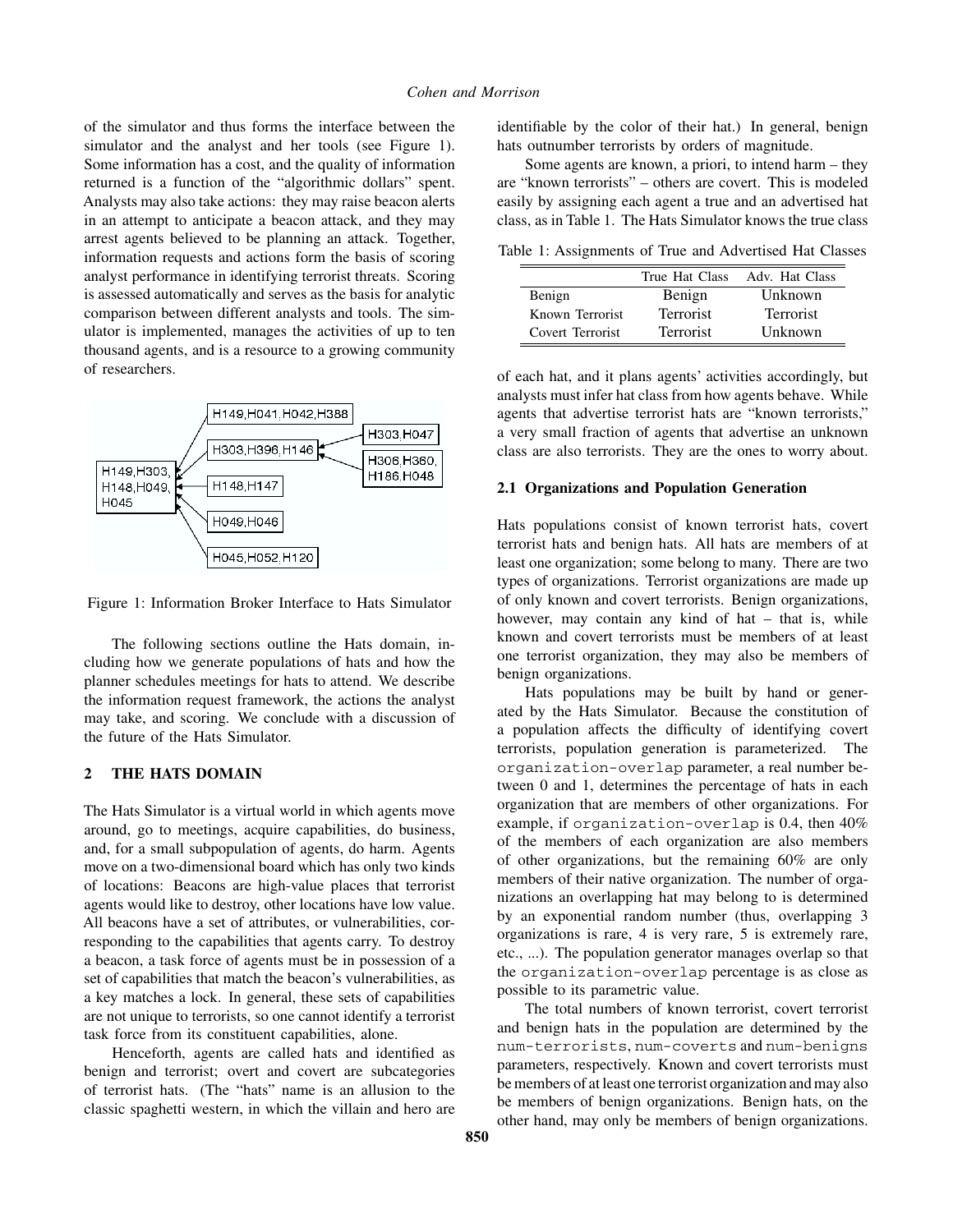Not all organizations have the same number of members. The variable covert-org-members-ratio represents the ratio of covert terrorist hats assigned to each terrorist organization and benign-org-members-ratio represents the ratio of benign hats to each benign organization.

Assignments of hats to organizations (respecting the parameters for organization-overlap, organization members ratios, and the numbers of hat types) takes place before any actual hats are created. Once assignments have been determined, the hats themselves are generated and given their organization assignments. At this time, each hat is also assigned a native capability, which the hat will carry throughout the simulation, and a set of "traded" capabilities which are temporary, expiring after some number of ticks (e.g., within 40 ticks). Hats are also assigned random locations in the Hats world game board.

#### **2.2 Meeting Generation**

Hats act individually and collectively, but always planfully. In fact, the actions of hats are planned by a generative planner. Benign hats congregate for commerce and pleasure at locations including beacons. Terrorist hats meet, acquire capabilities, form task forces, and attack beacons. Several hats might plan to visit a beacon, and might collectively have the capabilities to destroy the beacon, yet are benign. Or, one covert terrorist might plan to visit three known terrorists in succession, acquiring from each a capability that threatens a beacon; and yet might remain dormant, approaching no beacon, for a time.

Each organization has a generative meeting planner associated with it that plans tasks for its members. A *task* is a set of meetings planned to deliver a set of capabilities to some goal location in the Hats World. Hats that participate in a task are *reserved*. Hats not part of a task are *free*. At each tick each organization has a chance of beginning a new task according to the probability specified by the p-start-new-task parameter. When a new task is started, the Hats meeting planner selects a subset of hats from the free hats of the organization. This subset of hats is called a *taskforce*. The size of the taskforce is determined by the num-in-meetings parameter. The meeting planner also selects a coordinate in the Hats World game board as the *target location* of the task. With probability specified by the p-beacon-meeting parameter, the planner will select a beacon location as the task target. Otherwise a random Hats World coordinate is selected. If a beacon is the task target, then the set of vulnerabilities of the beacon determines the set of capabilities the taskforce must bring to the target. If the target is not a beacon, then a random set of capabilities is selected – the size of the set of random capabilities is determined by the num-requirements parameter. The set of capabilities the taskforce must bring to the task target is referred to as the taskforce's *required capabilities*. The

taskforce members may or may not already possess the required capabilities.

In fact, if the taskforce members generally do not have all these capabilities, then the meeting planner can construct an elaborate "shell game" in which capabilities are passed among hats at a long sequence of meetings, culminating in the fatal meeting at the target. By moving capabilities among hats, the planner can mask its intentions. It certainly is not the case that, say, half a dozen hats with required and known capabilities march purposefully up to a beacon. Instead, the hats with the required capabilities pass them on to other hats, and eventually a capable task force appears at the beacon.



Figure 2: Example Meeting Tree

Once the taskforce, target location, and required capabilities have been chosen, the meeting planner creates a set of meetings designed to ensure that the taskforce acquires all of the required capabilities before going to the target location. The meeting planner accomplishes this by constructing a *meeting tree*. Figure 2 shows an example meeting tree, where the contents of each box represent the hats participating in a meeting. The tree is "inverted" in the sense that the root is the last meeting, with branches from the root representing parent meetings that take place prior to the target meeting – Figure 2 depicts the temporal ordering of meetings by directed arrows. At this point, the meeting planner incrementally fills-out the meeting tree, starting with the final meeting. The final, root meeting takes place at the target location and involves all of the taskforce hats. The parent meetings of the final meeting each have one taskforce member. The locations of all other meetings added to the meeting tree are selected randomly.

The meeting planner selects a second set of hats (from the organization's free hats) that carry required capabilities that the taskforce does not currently carry; these hats are called *resource hats*. Each of the resource hats are randomly assigned to taskforce members. Meetings between resource hats and taskforce members are called *resource meetings*. Resource meetings are added to the meeting tree as follows. The planner traverses a branch of the meeting tree which a taskforce member originates from (initially, these are just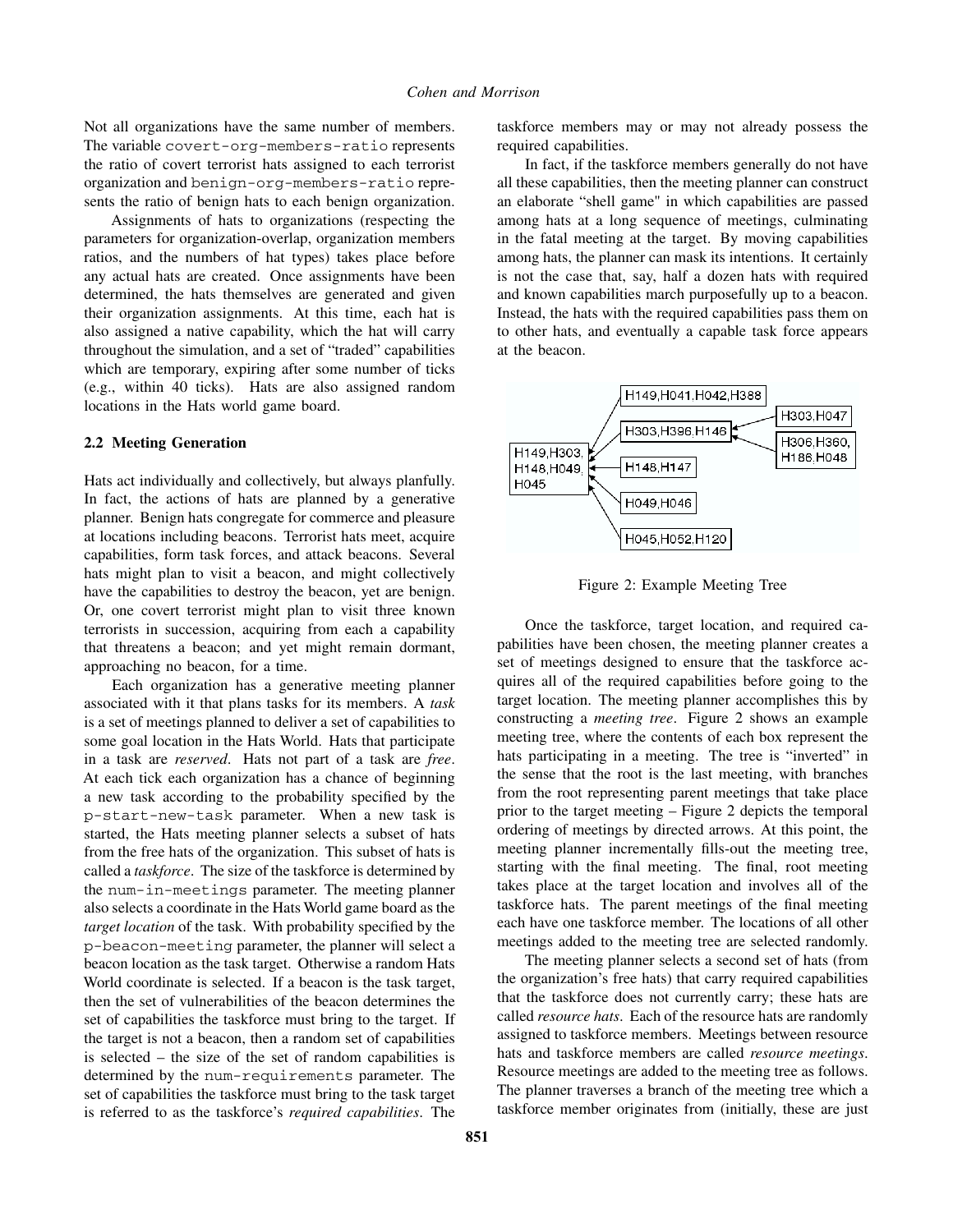the direct parents of the final, root meeting). With probability p-required-resource-meeting-origin, the meeting planner adds a new meeting as a parent of the current meeting, which initially contains only the taskforce member. The planner traverses to that meeting and checks the probability again. With probability 1−p-required-resource-meeting-origin, the current meeting becomes a resource meeting between the resource hat and the taskforce member. In a resource meeting, capability trades are planned to transfer the required capabilities to the taskforce members. This process is repeated until all of the resource hats have been assigned to taskforce members.

At this point, the meeting tree has all of the necessary meetings with trades to ensure that the taskforce will arrive at the task target with all of the required capabilities. The meeting planner then fills out the tree with additional meetings, participants, and capability trades. The additional meetings and trades are referred to as "decoys" because they are not directly involved in the task completion. The parameter p-produce-decoy-meeting is used to determine whether a decoy meeting should be added to a leaf meeting of the current meeting tree.

Once a meeting tree has been completely filled-out, it is added to a queue of current tasks and it will start to be executed at the next step of the simulation. During execution, the current leaves of each meeting tree are added to the currently-executing-meetings list and the Hats engine starts moving currently executing meeting participants toward their meeting locations. Once all of the meeting participants have arrived at a meeting location, the meeting lasts for two ticks, after which all hats not participating in more meetings are set "free" (and thus available to participate in new planned tasks). All other hats still reserved for meetings then begin moving to their next meeting.

The meeting trees created by this meeting planner typically have a depth ranging from 2 to 5. The frequency of tasks planned depends on both p-start-new-task and the number of hats in each organization (which comprise the resources available to the planner).

The Hats Simulator is designed to accommodate any meeting planner that adheres to a planner API. We are developing the API and anticipate using other planners. For example, a variation on the above planner would plan tasks that relate meetings as directed acyclic graphs (DAGs) as opposed to trees. This allows taskforce members to meet with one another repeatedly before the final meeting. We are also exploring other meeting topologies in conjunction with researchers in social network theory.

### **3 THE INFORMATION BROKER**

Think of the Hats Simulator as a society in a box and your job, as an analyst, is to protect the society against terrorist taskforces. Specifically, you need to identify terrorist task forces as such before they damage beacons. To do so, you require information about the hats in the box. Information is acquired from an *Information Broker*, as shown previously in figure [1.](#page-1-0) The Information Broker will respond to questions from you, such as, *Where is Hat*<sub>27</sub> *now?* and it will also provide information by subscription to analysts'tools (which in turn make requests for information). For example, a tool might issue a request like, *Identify everyone Hat*<sup>27</sup> *meets in the next 100 steps*, or, *Tell me if Hat*<sup>27</sup> *approaches a beacon with capabilities*  $c_1$ ,  $c_7$  *or*  $c_{29}$ .

Information comes at a price. Some is free, but information about states of the simulator that change over time is costly. The quality of the information obtained is determined by the amount paid. The following two sections describe the two central components to the request framework: the cost of information and noise. Together, these components make the Hats simulator an experimental environment in which to study the economics of the value of information in the task of identifying malevolent behavior in the Hats domain.

### **3.1 The Cost of Information**

Three kinds of information are available from the Information Broker for free: (1) information about the population assumed to be available to the user (e.g., who the known terrorists are), (2) information about the Hats simulated world (e.g., the world-map dimensions, the list of beacons and their names, and the list of all of the capabilities that exist), and (3) some event bookkeeping (an event history, list of currently arrested hats, etc.). Information types 1 and 2 are determined when the simulation is initialized and do not change over time; type 3 is updated at each step of the simulation.

For Information Broker requests that require payment, the amount paid (a real number) will determine a base probability, which in turn determines the accuracy of the requested information. In the current implementation, increased accuracy requires exponentially more "algorithmic dollars." The payment function, shown in Equation 1, maps payment to probability.

$$
probability = 1 - \frac{1}{\log_2\left(\frac{payment}{5} + 2\right)}\tag{1}
$$

The same function is applied to every payment-based request.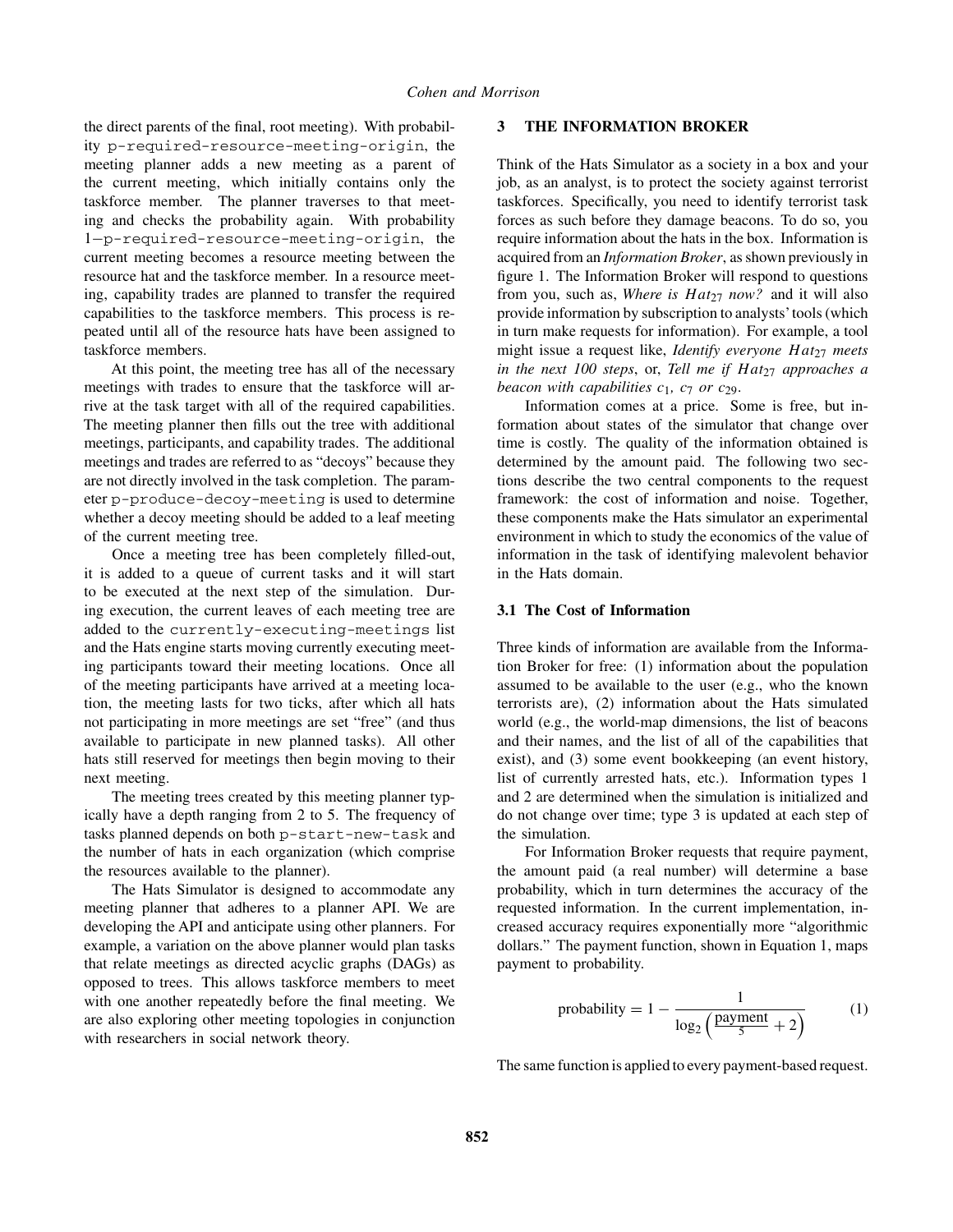## **3.2 Noise Model**

The development of a suitable noise model and the schemes for how noise is applied to requested information is, itself, an entire field of study. We list here three approaches, in increasing order of complexity:

- 1. The analyst may only request a particular piece of information once and must choose the level of payment for (and therefore quality of) the information at the time of request. No additional requests may be made. The analyst must decide at the time of request the value of that piece of information.
- 2. The analyst may request information multiple times. However, in order to receive information beyond previous request(s), the analyst must pay more than previous requests (according to the payment scale). Repeated requests at or below the same level will return precisely the same information, but paying more returns less noisy versions of the original request.
- 3. The analyst may request information multiple times, paying varying amounts. This approximates the existence of multiple information sources (for example, acquiring information from multiple witnesses of an event). Such multiple information sources might be made explicit, introducing the potential of modeling sources of trust relationships.

Many other schemes are possible, but these provide some indication of the wide variety of approaches to modeling noise.

The current implementation of the information broker employs the first scheme. The payment the analyst specifies determines the base probability  $p$  of whether, and to what degree, the information requested will be noisy: with probability *p*, the information requested is returned in its entirety, otherwise the noise model is applied.

Although the basic noise application scheme is simple, there still is a variety of types of information each of which requires a different noise model variant. The table in Figure 3 summarizes how different types of requested information are made noisy. Following the noise application scheme, analysts may only request each piece of information *once*. Some information, such as the capabilities currently carried by a hat (ib-hat-capabilities), is updated at each tick, so the analyst may request that information once each tick. Other information does not update, such as information about the members of a meeting that took place (ib-meeting-participants) – here the analyst is allowed only *one* request of this information. The column labeled "Request Frequency" shows the frequency with which an analyst may request information.

|         |      | Request<br>Return Type  | <b>IB Reauest</b>       | Reauest<br>Frequency | Mean List Length For Each Element:<br>if information<br>if information |                |                                                                      |               |
|---------|------|-------------------------|-------------------------|----------------------|------------------------------------------------------------------------|----------------|----------------------------------------------------------------------|---------------|
|         |      |                         |                         |                      | Exists →Exists                                                         |                | Exists                                                               | $\neg$ Exists |
|         |      | hats                    | ib location contents    | Each tick            |                                                                        | $\overline{c}$ | If Noisy:<br>Select Random.                                          |               |
|         | List |                         | ib meeting participants |                      | ength of<br>Original<br>ist                                            |                | Else                                                                 |               |
|         |      | capabilities            | ib hat capabilities     | Each tick            |                                                                        |                | Select from<br>Original<br>Without                                   | ΝI            |
|         |      | trades                  | ib meeting trades       |                      |                                                                        | 3              | Replacement                                                          |               |
|         |      | times                   | ib meeting times        | Each tick            | 3                                                                      | 3              | Seect without<br>replacement from<br>most recent;<br>NL if none left | NL.           |
|         |      |                         |                         |                      |                                                                        |                | f Noisy.                                                             |               |
| Element |      | time<br>ib hat obituary |                         | Each tick            |                                                                        |                | Exponential random<br>with mean 1: If 0, then NIL                    |               |
|         |      | location                | ib-hat-location         | Each tick            | f Noisy:<br>Random location                                            |                |                                                                      |               |
|         |      |                         | ib meeting location     |                      |                                                                        |                |                                                                      |               |

Figure 3: Noise Model

The table is split into two groups based on whether the requested information is a single element (bottom portion of the table) or a list of elements (top portion of the table).

### **3.2.1 Lists**

Noise is applied to lists in two stages: first, noise affects the length of the list to be returned, and then noise is applied to each element of the list. The two main columns on the right-hand side of the list portion of the table indicate how noise is applied to list-length and to each element; in either case, noise is applied differently depending on whether or not the request is for information about entities that exist or events that occurred – true, non-noisy information about entities that do not exist or events that did not occur is returned as NIL.

List length is determined by sampling a random value from a normal distribution with a standard deviation of 1.0 and a variable mean. (The sampled value is rounded to make it a valid list length.) The "Mean List Length" column describes how the mean for the normal sampling distribution is set. For example, if the analyst requests the current contents of a Hats world location (using ib-location-contents), and there are in fact 3 hats at that location, then the length of the potential return information (3) determines the mean; subsequently, the noisy length of the list of hats that will be returned as a result of the request will be a random number selected from a normal distribution with mean 3, standard deviation 1. If, on the other hand, no hats exist at that location, then the mean of the normal distribution is 2 (as specified in Figure 3). These means have been chosen because they resulted in reasonable values during experimentation. If the analyst requests information involving a list and the selected random value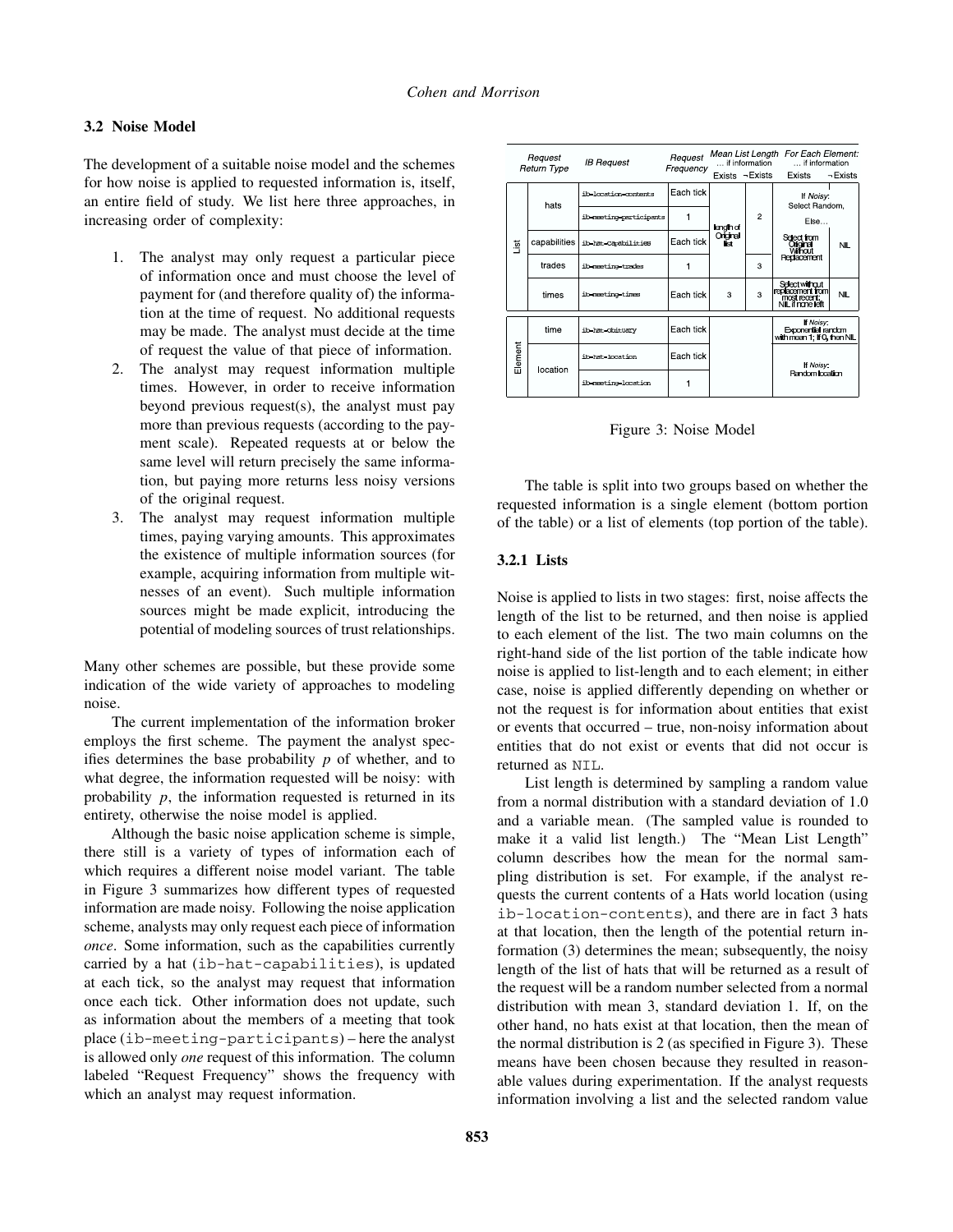rounds to 0 or lower, then the return value will be an empty list (or NIL).

Next, assignments are made for each element slot in the list to be returned. For each element, the noise model again uses the base probability *p* to determine whether the element slot will be noisy. If it is to be noisy, an element of the requested information type is uniformly randomly selected (with replacement) from the set of *all* elements of that type. For example, a random hat would be selected from *all* existing hats. In the case of trades, a noisy trade consists of two randomly chosen hats and one randomly chosen capability. With probability  $1 - p$  the element will *not* be noisy. In this case, the element will be uniformly selected, *without* replacement, from the list of elements that would be returned if the information was uncorrupted; if the request is for information that does not exist, then that element of the list will be empty.

#### **3.2.2 Elements**

The elements portion of the table describes noise applied to information consisting of single elements. Random locations are selected when noise is applied to location information. A random location is chosen by selecting two random numbers, one for each coordinate component (x, y). The random numbers are selected from a standard normal distribution (mean 0, standard deviation 1.0). The value selected is then multiplied by the entire range of the x or y axis of the Hats World game board and divided by 10. This heuristic returns reasonable distances relative to the size of the game board dimensions. The adjusted value is then added to the true coordinate component. If the adjusted coordinates exceed the boarders of the game board, the amount exceeded is "reflected". For example, if a hat is at x-coordinate 3 and the adjustment is -5, then rather than returns an x-value of -2, the value is "reflected" to x  $= 2$ . If, on the other hand, the Game World maximum x size is 10 and the adjusted value is 12, then the value is "reflected" to  $x = 8$ .

### **4 ACTIONS**

In addition to requesting information, the analyst playing the Hats game can also change a beacon's alert level and arrest hats. These actions affect the analyst's performance score (described in the next section).

### **4.1 Beacon Alerts**

Each beacon can be set, by the analyst, to be in one of three alert levels: off (default), low or high, indicating no threat of an impending attack, a chance of an attack, and a likely attack, respectively. The Hats Simulator keeps track of beacon alert levels, including the amount of time a

beacon alert is elevated (low or high) and whether actual attacks actually occur during elevated alerts. These statistics include counts of "hits" and "false positives," where "hits"  $\equiv$  occurances of an attack while alert is elevated (above off), and "false-positives" ≡ elevated alerts that begin and end with no beacon attack occurring. These scores are kept for both low and high alert levels. In general, the goal is to minimize the time beacon alerts are elevated, and high alerts are deemed "more costly" than low alerts. On the other hand, if an attack *does* occur on a beacon, it is generally better to have a higher alert level.

### **4.2 Arresting Hats**

Analysts can also issue an arrest warrant for hats in order to prevent beacon attacks. A successful arrest results when the arrested hat is currently a member of terrorist taskforce. Arrests of any other hats, including hats that are terrorists but not currently part of a terrorist taskforce, result in arrest failure and are equivalent to a *false arrest* (a false positive). This is an important aspect of the semantics of "being a terrorist" in the Hats model: one can be a terrorist but not be guilty of any crime. Under this interpretation, "being a terrorist" is a matter of having a propensity to engage in terrorist acts. A terrorist act in the Hats domain is participating in an attack on a beacon. Thus, terrorist hats must be engaged in an ongoing terrorist activity to be successfully arrested. According to this model, if a hat previously committed a terrorist act but is *not currently* part of a terrorist taskforce, it cannot be successfully arrested.

Successful arrests do not guarantee saving beacons. As noted, a beacon is only attacked when some subset of members from a taskforce carry the requisite capabilities that match the target beacon's vulnerabilities engage in a final meeting on said beacon. Thus, it is possible to successfully arrest a terrorist taskforce member but the other terrorist taskforce members still have the requisite capabilities to attack the beacon. If, on the other hand, the analyst successfully arrests a terrorist taskforce member carrying required capabilities that no other taskforce member carries, then the taskforce meeting will take place on the beacon, but it will not be attacked. This is counted as a "beacon save."

In the present version of Hats, the successful arrest of a hat does not remove it from the game – the hat will still behave as if it had not been arrested. It will still move toward goals and go to meetings. However, it will not be able to trade any of its capabilities nor contribute to enabling a beacon attack – it will be as though the hat were not present.

Currently, the statistics on beacon alert "hits," "false positives," "successful arrests," and "false arrests" are not combined into a uniform cost model. They are simply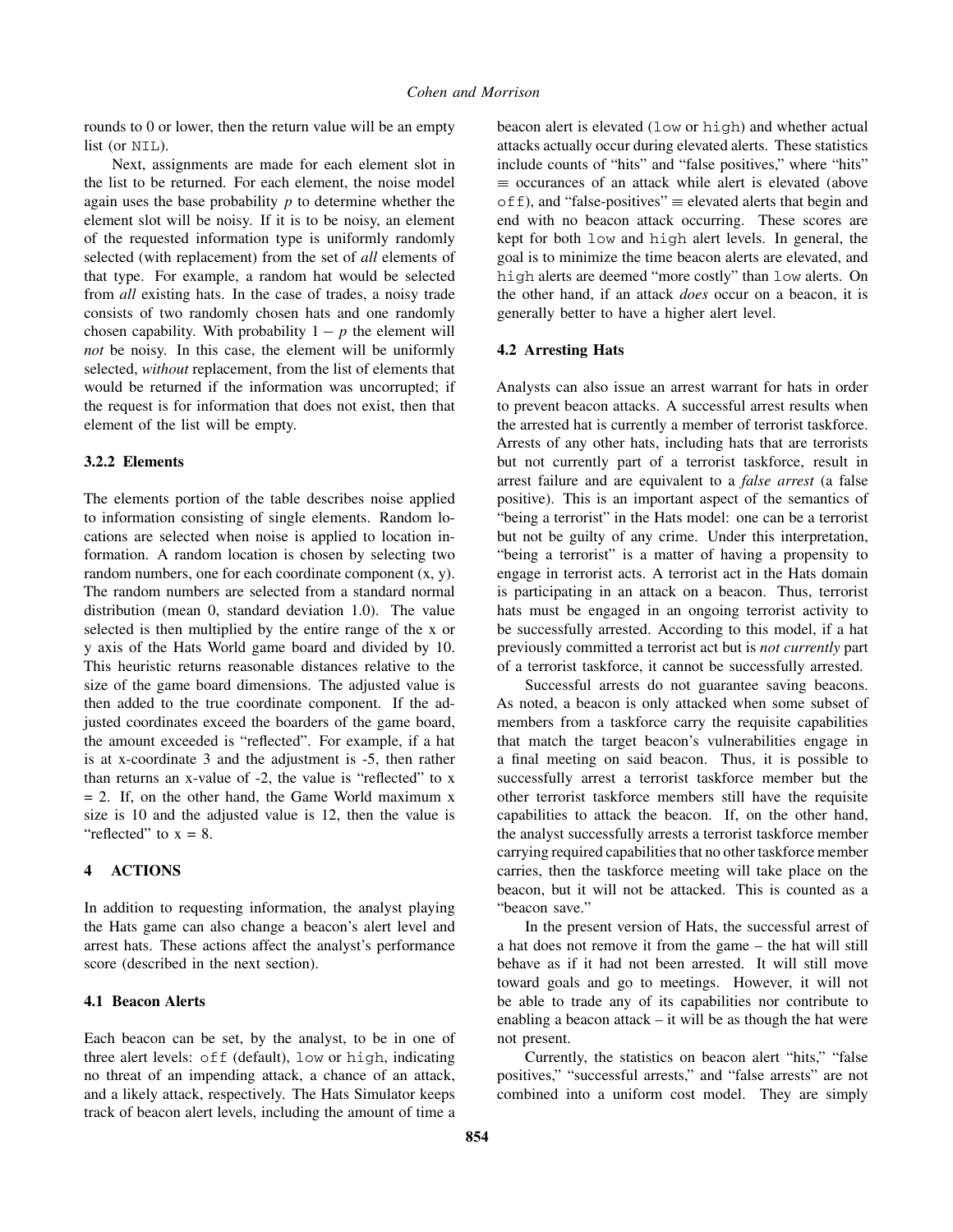reported as additional measures of comparative player performance.

# **5 SCORING ANALYST PERFORMANCE**

The Hats Simulator and Information Broker together provide an environment for testing analystsÕ tools. Recall that the object of the game is to identify terrorist task forces before they damage beacons. Three kinds of costs are accrued:

- The cost of acquiring and processing information about a hat. This is the Ògovernment in the bedroomÓ or ÒintrusivenessÓ cost.
- The cost of falsely identifying benign hats as terrorist
- The cost of harm done by terrorists

The skill of analysts and the value of analystsÕ tools can be measured in terms of these costs, and these are assessed automatically by the Hats simulator as the analyst plays the Hats game. The final report generated by the Hats Simulator after terminating a simulation run is divided up into four categories, as described in the following list:

- Costs: the total amount of "algorithmic dollars" spent on information from the Information Broker.
- Beacon Attacks: including the total number of terrorist attacks that succeeded and the total number of attacks that were stopped by successful arrests.
- Arrests: the number of successful arrests and the number of false-arrests (false-positives)
- Beacon Alerts: the number of low and high hits (the number of raised alerts during which an attack occurred), and the number of low and high falsepositives (the number of raised alerts during which no attack occurred).

# **6 DISCUSSION**

We are told by intelligence analysts that Hats has many attributes of "the real thing." Some say in the same breath that Hats ought to have other attributes, for instance, telephone communications, rapid transportation of hats around the board, different kinds of beacons, and so on. We resist these efforts to make Hats more "realistic" because for us, the purpose of Hats is to provide an enormously difficult detection problem with low domain knowledge overhead. No doubt Hats will change over time, but we will strive to keep it simple. Big, complex, covert, but simple. The other goal that guides our development of Hats is what we might call the "missing science" of intelligence analysis. To the best of our knowledge, in the current climate, analysts penalize misses more than false positives. This sort of utility function has consequences – raised national alert levels, lines at airports, and so on. Hats is intended to be a simulated world in which analysts can experiment with different utility functions. It is a laboratory in which scientific models of intelligence gathering, filtering, and use – models based on utility theory and information – can be tested and compared.

To meet these goals, our ongoing development of Hats includes the following: (1) increasing the scale and efficiency of the simulator to accommodate hundreds of thousands of hats running in reasonable time to conduct experiments and play in real-time; (2) building WebHats, a web-based interface to Hats, enabling any researcher with access to the web to make immediate use of Hats as a data source; (3) providing league tables of analyst/tool performance scores from playing the Hats game, promoting public competition to better intelligence analysis technology; and (4) developing a user-friendly interface to Hats, including more complex information querying and visual aids so that human analysts can play the Hats game more naturally.

# **7 ACKNOWLEDGMENTS**

The Hats Simulator was conceived of by Paul Cohen and Niall Adams at Imperial College in the summer of 2002. Cohen implemented the first version of Hats, and David Westbrook, Clayton Morrison, Andrew Hannon and Michiharu Oshima have subsequently developed major portions of the simulator. Thanks also are due to Gary King for help. Bob Schrag at IET contributed useful ideas and built a simulator similar to Hats for DARPA's Evidence Extraction and Link Discovery (EELD) program. Work on this project was funded by EELD.

# **AUTHOR BIOGRAPHIES**

PAUL R. COHEN is the deputy division director of the Intelligent Systems Division of the University of Souther California's Information Sciences Institute. In 2003 he became the Director of the Center for Research on Unexpected Events (CRUE). Dr. Cohen is currently on leave from the Department of Computer Science at the University of Massachusetts, where he has served for 20 years as a Professor and Director of the Experimental Knowledge Systems Laboratory. His PhD is from Stanford University in Computer Science and Psychology, in 1983. He served as a Councillor of the American Association for Artificial Intelligence, 1991–1994, and was elected in 1993 as a Fellow of the AAAI.Ê HisÊ projects include AIID, an Architecture for the Interpretation of Intelligence Data; Capture the Flag, a wargaming environment; the Robot Baby project, in which a robot learns representations and their meanings sufficient for natural language and planning; and the Packrats project, in which rats are trained to carry video cameras for searchand-rescue operations. He also works on algorithms for